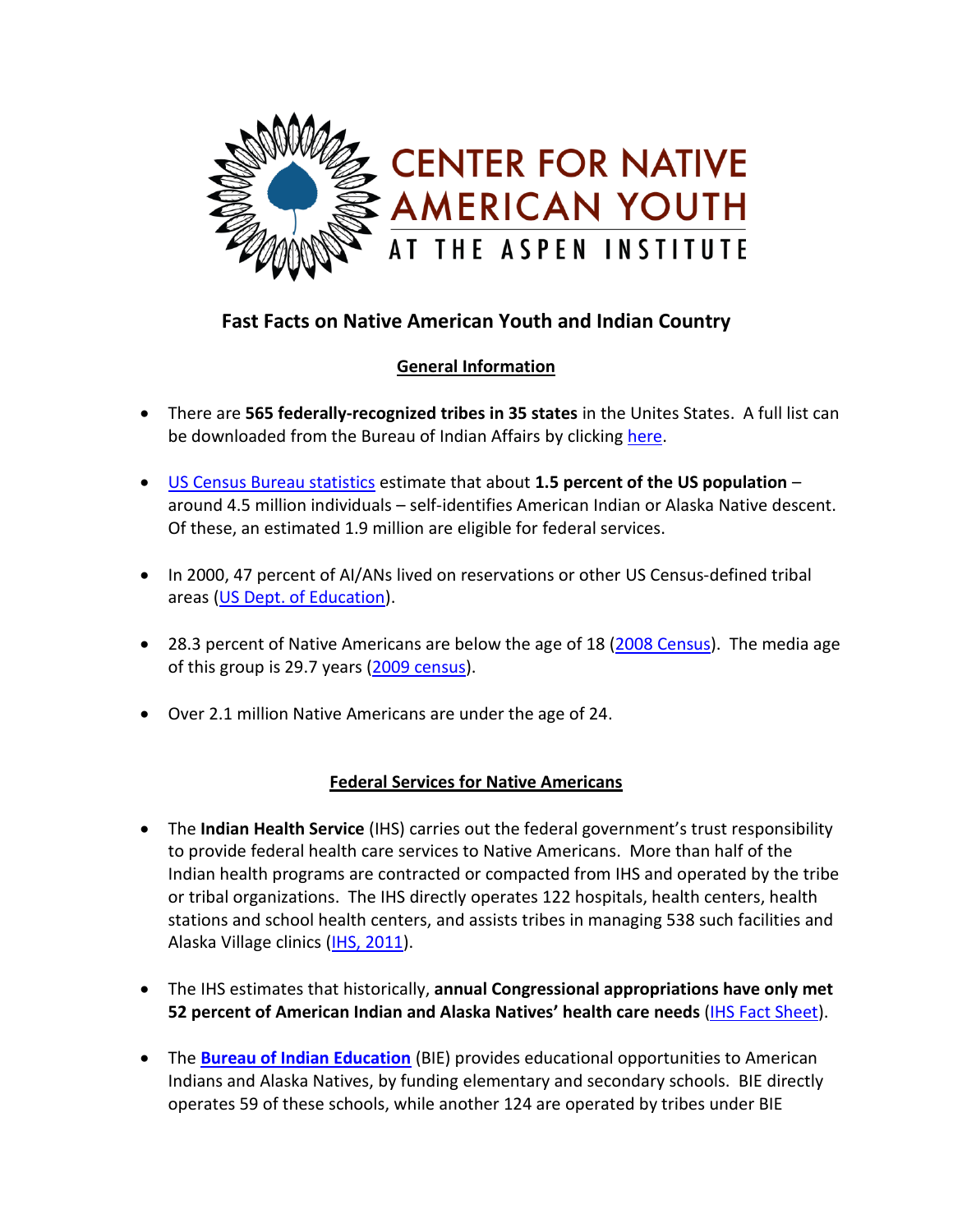contracts or grants. The schools are located on 64 reservations in 23 states, serving about 42,000 Indian students. The BIE also funds 26 tribal colleges and universities.

- As of 2006, there were only 2,380 Bureau of Indian Affairs and tribal uniformed officers to cover over 56 million acres of tribal lands [\(NCAI\)](http://www.ncai.org/Law-Enforcement-and-Tribal-Cou.34.0.html). The [Tribal Law and Order Act](http://www.tribaljusticeandsafety.gov/tloa.html) of 2010 set out to address this and many other related issues.
- As of 2002, out of tribes in the lower 48 United States, 60 percent had some form of judicial system, and 56 percent had a formal tribal court [\(Bureau of Justice Statistics\)](http://bjs.ojp.usdoj.gov/index.cfm?ty=tp&tid=29).

#### **Challenges in Indian Country**

As a result of historical trauma, chronically underfunded federal programs, and broken promises on the part of the US government, American Indians and Alaska Natives experience many health, educational and economic disparities compared to the general population.

- The **poverty rate** among Native Americans in 2009 was 23.6% [\(2009 census\)](http://www.americanindianreport.com/wordpress/2010/11/national-american-indian-heritage-month-facts-figures-from-the-census-bureau/), and 32.4% of the under-18 AI/AN population lives in poverty (NCAI Policy Research Center).
- Average Native American household income is \$33,300, while the national average is \$46,200. According to the 2000 Census, Indians living in Indian Country have incomes less than half the national average (Duthu, N. Bruce. American Indians and the Law, New York: Penguin Group, 2008. Print. Page 118).
- 24.1 percent of AI/ANs lack health insurance coverage [\(2009 census data\)](http://www.americanindianreport.com/wordpress/2010/11/national-american-indian-heritage-month-facts-figures-from-the-census-bureau/) and rely solely on the Indian health system. This is one factor leading to major **health disparities** among the AI/AN population:
	- $\circ$  Alcoholism mortality rates are 514 percent higher than the general population.
	- $\circ$  Suicide rates are more than double, and Native teens experience the highest rate of suicide of any population group in the United States.
	- $\circ$  Diabetes incidence is 177 percent higher, with the highest rate of type 2 diabetes of any specific population in the U.S.
	- o Tuberculosis incidence is 500 percent higher.
- The national graduation rate for American Indian high school students was 49.3 percent for the 2003-4 school year, compared with 76.2 percent for white students. Just 13.3 percent of Native Americans have undergraduate degrees, versus 24.4 percent of the general population [\(NIEA\)](http://www.uteed.net/files/nieareport.pdf).